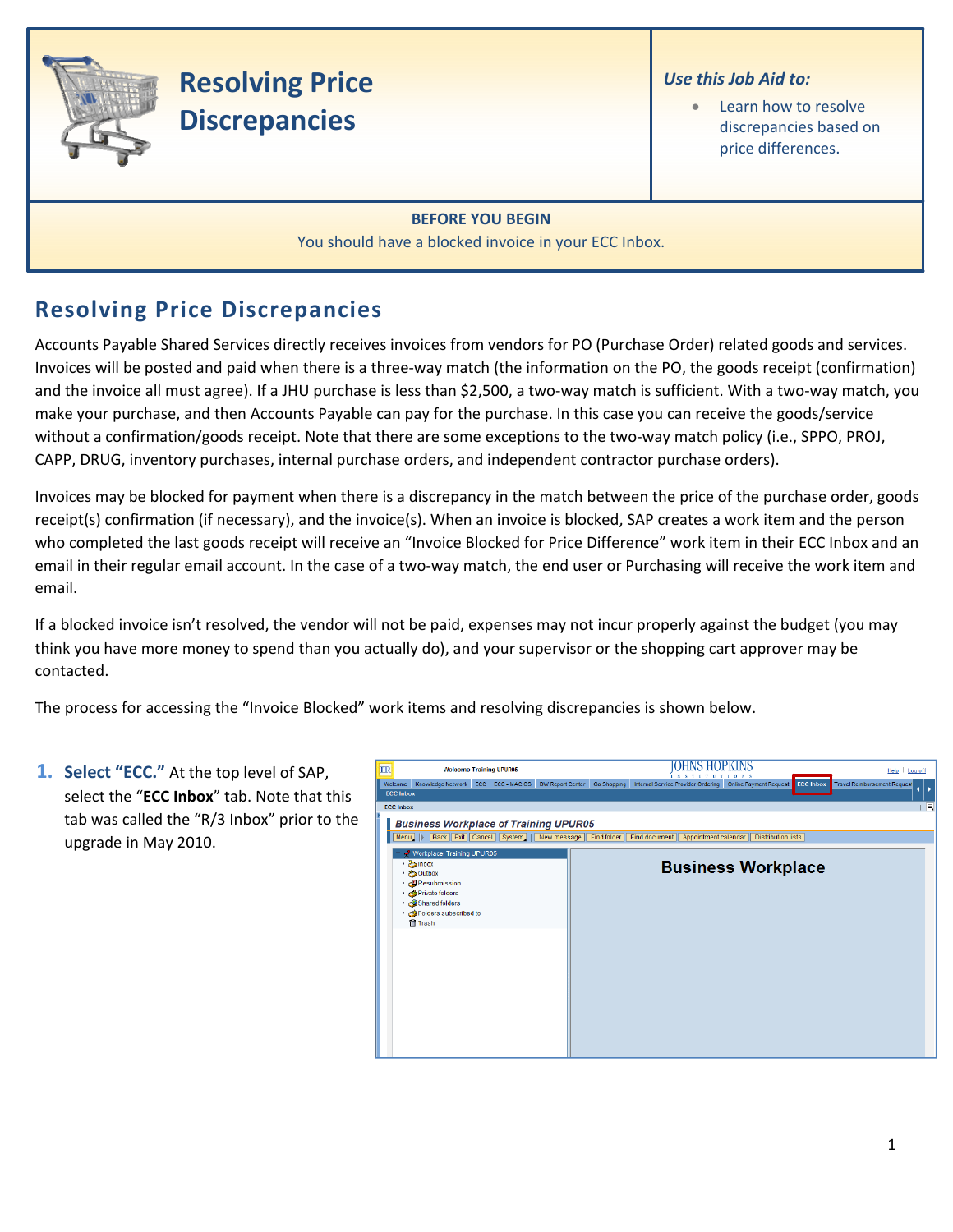**2. Access the Inbox.** Click the triangle next to the "**Inbox**" label on the Workplace Menu.



**3. Access the Workflow Folders.** The Inbox will open. Click the black triangle icon to the left of the Workflow folder to see the work items in this folder.

| QA        |                                                                                                                                                                                                       | Welcome Nancy SRM #20 |                                              | <b>A JOHNS HOPKINS A</b>                                                                                  |                           |  | Help   Personalize   Log Off |
|-----------|-------------------------------------------------------------------------------------------------------------------------------------------------------------------------------------------------------|-----------------------|----------------------------------------------|-----------------------------------------------------------------------------------------------------------|---------------------------|--|------------------------------|
| Welcome   | R/3 Enterprise                                                                                                                                                                                        | $R/3$ inbox           | R/3 Inbox - 552 R/3 Enterprise - MAC OS      | BW Role - S   BW Role - D   BW Role - QA   BW Report Center   BW Report Center - DEV                      |                           |  | <b>BW Report</b>             |
| R/3 Inbox |                                                                                                                                                                                                       |                       |                                              |                                                                                                           |                           |  |                              |
| R/3 Inbox |                                                                                                                                                                                                       |                       |                                              |                                                                                                           |                           |  | History, Back Forward        |
| Menu -    | <del>R</del> Workplace: SRM SRMTESTUSER<br>▼ blnbox<br>■ Unread Documents 0<br>Documents 2<br><b>D</b> Workflow 1<br>Overdue entries 0<br>Deadline messages 0<br>$\blacksquare$ Incorrect entries $0$ |                       | <b>Business Workplace of SRM SRMTESTUSER</b> | Back Cancel Tools New message Find folder Find document Appointment calendar<br><b>Business Workplace</b> | <b>Distribution lists</b> |  |                              |
|           | Outbox<br>Resubmission<br>Private folders<br>Shared folders<br>Folders subscribed to<br>Trash<br>Shared trash                                                                                         |                       |                                              |                                                                                                           |                           |  |                              |

#### **4. Execute the Work Item.**

- Open the folder named "**Grouped according to task**" to check for invoices blocked for price.
- To view items, double‐click on the blue triangle to the left of "**List of items blocked for price reason**."
- Double‐click the work item to execute it.

| QA | <b>Welcome Cycle 3 SRM68</b>                                                                   | <b>A JOHNS HOPKINS A</b>                                                                                              | Help   Personalize   Log Off             |
|----|------------------------------------------------------------------------------------------------|-----------------------------------------------------------------------------------------------------------------------|------------------------------------------|
|    | R/3 Enterprise   R/3 Inbox   R/3 Inbox - 552<br>Welcome                                        | R/3 Enterprise - MAC OS SRM GUI SRM Buyer Professional<br><b>Sourcing Admin</b>                                       |                                          |
|    | R/3 Inbox<br>R/3 Inbox                                                                         |                                                                                                                       | 圓                                        |
|    |                                                                                                |                                                                                                                       |                                          |
|    | <b>Business Workplace of Cycle 3 SRM68</b>                                                     |                                                                                                                       |                                          |
|    | Menu                                                                                           | Back   Cancel   Tools   New message   Find folder   Find document   Appointment calendar<br><b>Distribution lists</b> |                                          |
|    | Workplace: Kimberley Andrulonis                                                                | 8 0 4 0 3 7 2 8 0 1 6 2 3 4 1 2 3 4 1 7 7 1 8                                                                         |                                          |
|    | $\blacktriangleright$ $\blacktriangleright$ lnbox                                              | <b>Incoming Invoice</b>                                                                                               |                                          |
|    | Unread Documents 0                                                                             | E Title                                                                                                               | Status Creation  Creati Prior WI content |
|    | Documents 0<br>▼ Workflow 9                                                                    | W INV 5105600212 2007 NO CONTRACT ITEMS BLOCKEI<br>0<br>01/10/2007 16:52:37                                           | 5 5105600212                             |
|    | $\blacktriangleright$ $\ominus$ Grouped according to task                                      |                                                                                                                       |                                          |
|    | I List of items blocked for price reason                                                       |                                                                                                                       |                                          |
|    | Quantity Discrepancy - decision task                                                           |                                                                                                                       |                                          |
|    | $\triangleright$ $\Box$ Grouped according to content                                           |                                                                                                                       |                                          |
|    | $\triangleright$ $\Box$ Grouped according to content type<br>▶ □ Grouped according to sort key |                                                                                                                       |                                          |
|    | Overdue entries 0                                                                              |                                                                                                                       |                                          |
|    | Deadline messages 0                                                                            |                                                                                                                       |                                          |
|    | Incorrect entries 0                                                                            |                                                                                                                       |                                          |
|    | $\triangleright$ $\bigcirc$ Outbox                                                             |                                                                                                                       |                                          |
|    | $\triangleright$ <b>C</b> Resubmission                                                         |                                                                                                                       |                                          |
|    | Private folders                                                                                |                                                                                                                       |                                          |
|    | Shared folders<br>Folders subscribed to                                                        |                                                                                                                       |                                          |
|    |                                                                                                |                                                                                                                       |                                          |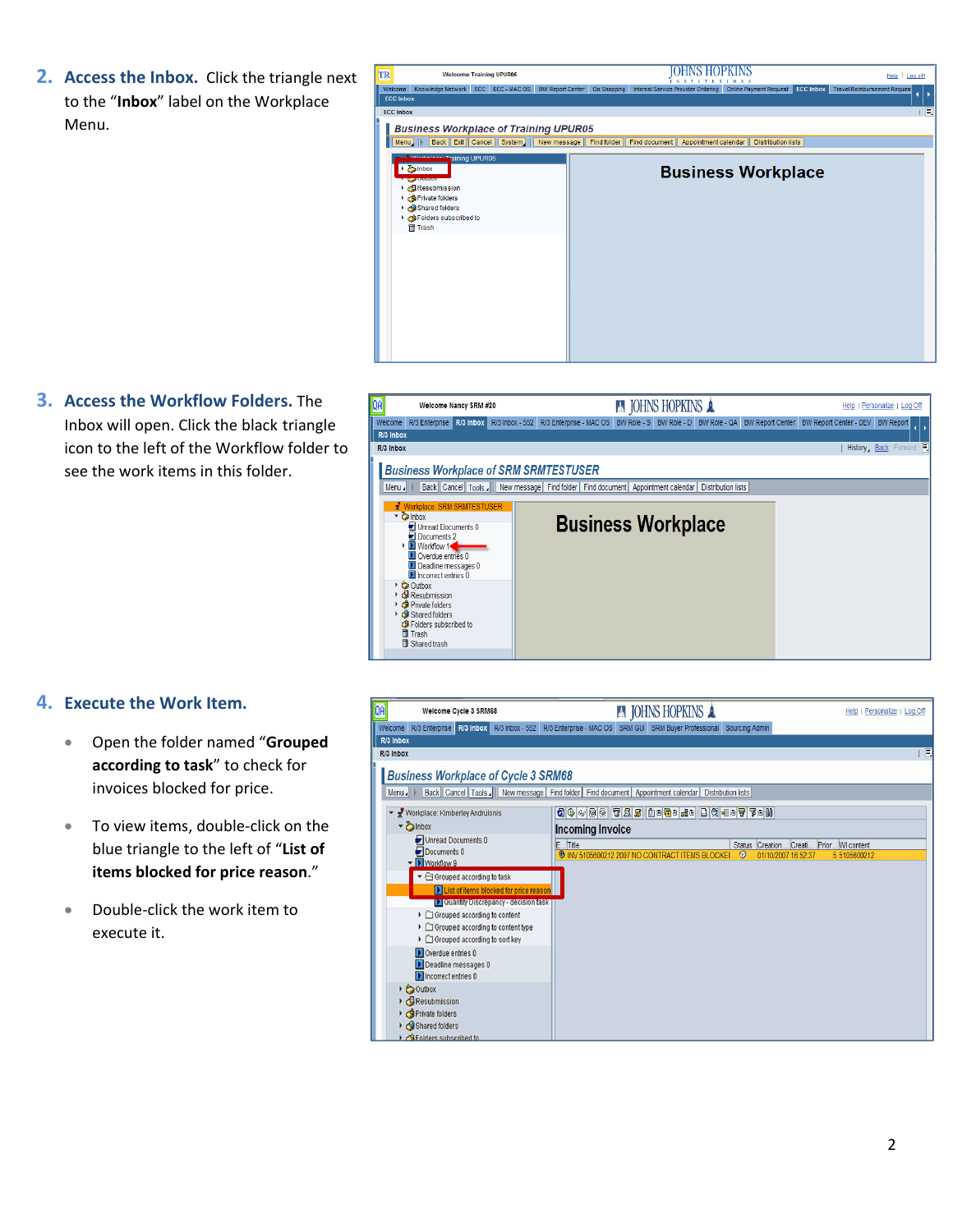**5. List of Blocked Items.** This screen gives you the PO and the price variance by line item. Review the price difference. Go to the decision table by clicking on the "**Back**" button.

| R/3 Inbox - 552 R/3 Enterprise - MAC OS SRM GUI<br><b>SRM Buyer Professional</b><br>R/3 Enterprise<br>R/3 Inbox<br>Welcome<br>R/3 Inbox<br>R/3 Inbox<br>List of <u>Items</u> Blocked due to Price in Invoice 5105600212 2007<br>Back   Cancel   Tools     Invoice  <br>Menu<br>Check for PO changes, releases or issues that cannot be clarified<br>Invitem PO<br>Per<br>Short text<br>Diff.val<br>Net price<br>Item<br>2000000141<br>64.00<br>111.00<br>1E/I<br>٠<br>1<br>1<br>micro<br>2<br>2<br>211.00<br>1E<br>micro stand<br>64.00<br>3<br>3<br>1E<br>micro lab book<br>64.00<br>311.00<br>▼<br>◀ | <b>A JOHNS HOPKINS A</b><br><b>Welcome Cycle 3 SRM68</b> |  |  |  |  |  |  |  |                       |
|--------------------------------------------------------------------------------------------------------------------------------------------------------------------------------------------------------------------------------------------------------------------------------------------------------------------------------------------------------------------------------------------------------------------------------------------------------------------------------------------------------------------------------------------------------------------------------------------------------|----------------------------------------------------------|--|--|--|--|--|--|--|-----------------------|
|                                                                                                                                                                                                                                                                                                                                                                                                                                                                                                                                                                                                        |                                                          |  |  |  |  |  |  |  | <b>Sourcing Admin</b> |
|                                                                                                                                                                                                                                                                                                                                                                                                                                                                                                                                                                                                        |                                                          |  |  |  |  |  |  |  |                       |
|                                                                                                                                                                                                                                                                                                                                                                                                                                                                                                                                                                                                        |                                                          |  |  |  |  |  |  |  |                       |
|                                                                                                                                                                                                                                                                                                                                                                                                                                                                                                                                                                                                        |                                                          |  |  |  |  |  |  |  |                       |
|                                                                                                                                                                                                                                                                                                                                                                                                                                                                                                                                                                                                        |                                                          |  |  |  |  |  |  |  |                       |
|                                                                                                                                                                                                                                                                                                                                                                                                                                                                                                                                                                                                        |                                                          |  |  |  |  |  |  |  |                       |
|                                                                                                                                                                                                                                                                                                                                                                                                                                                                                                                                                                                                        |                                                          |  |  |  |  |  |  |  |                       |
|                                                                                                                                                                                                                                                                                                                                                                                                                                                                                                                                                                                                        |                                                          |  |  |  |  |  |  |  |                       |
|                                                                                                                                                                                                                                                                                                                                                                                                                                                                                                                                                                                                        |                                                          |  |  |  |  |  |  |  |                       |
|                                                                                                                                                                                                                                                                                                                                                                                                                                                                                                                                                                                                        |                                                          |  |  |  |  |  |  |  |                       |
|                                                                                                                                                                                                                                                                                                                                                                                                                                                                                                                                                                                                        |                                                          |  |  |  |  |  |  |  |                       |
|                                                                                                                                                                                                                                                                                                                                                                                                                                                                                                                                                                                                        |                                                          |  |  |  |  |  |  |  |                       |
|                                                                                                                                                                                                                                                                                                                                                                                                                                                                                                                                                                                                        |                                                          |  |  |  |  |  |  |  |                       |
|                                                                                                                                                                                                                                                                                                                                                                                                                                                                                                                                                                                                        |                                                          |  |  |  |  |  |  |  | W                     |
|                                                                                                                                                                                                                                                                                                                                                                                                                                                                                                                                                                                                        |                                                          |  |  |  |  |  |  |  |                       |
|                                                                                                                                                                                                                                                                                                                                                                                                                                                                                                                                                                                                        |                                                          |  |  |  |  |  |  |  |                       |
|                                                                                                                                                                                                                                                                                                                                                                                                                                                                                                                                                                                                        |                                                          |  |  |  |  |  |  |  |                       |
|                                                                                                                                                                                                                                                                                                                                                                                                                                                                                                                                                                                                        |                                                          |  |  |  |  |  |  |  |                       |
|                                                                                                                                                                                                                                                                                                                                                                                                                                                                                                                                                                                                        |                                                          |  |  |  |  |  |  |  |                       |
|                                                                                                                                                                                                                                                                                                                                                                                                                                                                                                                                                                                                        |                                                          |  |  |  |  |  |  |  |                       |
|                                                                                                                                                                                                                                                                                                                                                                                                                                                                                                                                                                                                        |                                                          |  |  |  |  |  |  |  |                       |
|                                                                                                                                                                                                                                                                                                                                                                                                                                                                                                                                                                                                        |                                                          |  |  |  |  |  |  |  |                       |
|                                                                                                                                                                                                                                                                                                                                                                                                                                                                                                                                                                                                        |                                                          |  |  |  |  |  |  |  |                       |
|                                                                                                                                                                                                                                                                                                                                                                                                                                                                                                                                                                                                        |                                                          |  |  |  |  |  |  |  |                       |
|                                                                                                                                                                                                                                                                                                                                                                                                                                                                                                                                                                                                        |                                                          |  |  |  |  |  |  |  |                       |

#### **6. Locate the Total Price Difference.**

Click on the "**Incoming Invoice**" link to see the vendor's invoice information that has been entered into SAP.

| ĴА |                                                |                                                                                                                         | <b>Welcome Cycle 3 SRM68</b> |  |                                                            |  | <b>A JOHNS HOPKINS &amp;</b>                                                                    |                                |   |  |
|----|------------------------------------------------|-------------------------------------------------------------------------------------------------------------------------|------------------------------|--|------------------------------------------------------------|--|-------------------------------------------------------------------------------------------------|--------------------------------|---|--|
|    | Welcome                                        |                                                                                                                         |                              |  |                                                            |  | R/3 Enterprise R/3 Inbox R/3 Inbox - 552 R/3 Enterprise - MAC OS SRM GUI SRM Buyer Professional | Sourcing Admin                 |   |  |
|    | R/3 Inbox                                      |                                                                                                                         |                              |  |                                                            |  |                                                                                                 |                                |   |  |
|    | R/3 Inbox                                      |                                                                                                                         |                              |  |                                                            |  |                                                                                                 |                                |   |  |
|    |                                                | <b>Decision Step in Workflow</b>                                                                                        |                              |  |                                                            |  |                                                                                                 |                                |   |  |
|    | Menu $\parallel$                               |                                                                                                                         |                              |  | Cancel   Tools /     Workflow   Create                     |  |                                                                                                 |                                |   |  |
|    | DECISION INV 5105600212 2007 BLOCKED FOR PRICE |                                                                                                                         |                              |  |                                                            |  |                                                                                                 |                                |   |  |
|    |                                                | Choose one of the following alternatives                                                                                |                              |  |                                                            |  |                                                                                                 |                                |   |  |
|    |                                                | Change purchase order                                                                                                   |                              |  |                                                            |  |                                                                                                 |                                |   |  |
|    |                                                | <b>Accept Price Difference</b>                                                                                          |                              |  |                                                            |  |                                                                                                 |                                |   |  |
|    |                                                | <b>Request Credit Memo</b>                                                                                              |                              |  |                                                            |  |                                                                                                 |                                |   |  |
|    |                                                | <b>Cancel Invoice</b>                                                                                                   |                              |  |                                                            |  |                                                                                                 |                                |   |  |
|    |                                                | Cancel and keep work item in inbox                                                                                      |                              |  |                                                            |  |                                                                                                 |                                |   |  |
|    |                                                | <b>Description</b><br>Choose one of the decision options given:<br>- Change Purchase Order<br>- Accept Price Difference |                              |  |                                                            |  | <b>Objects and attachments</b>                                                                  | • Incoming Invoice: 5105600212 |   |  |
|    |                                                | - Cancel Invoice                                                                                                        |                              |  | - Request Credit Memo (credit memo from vendor is pending) |  |                                                                                                 |                                | R |  |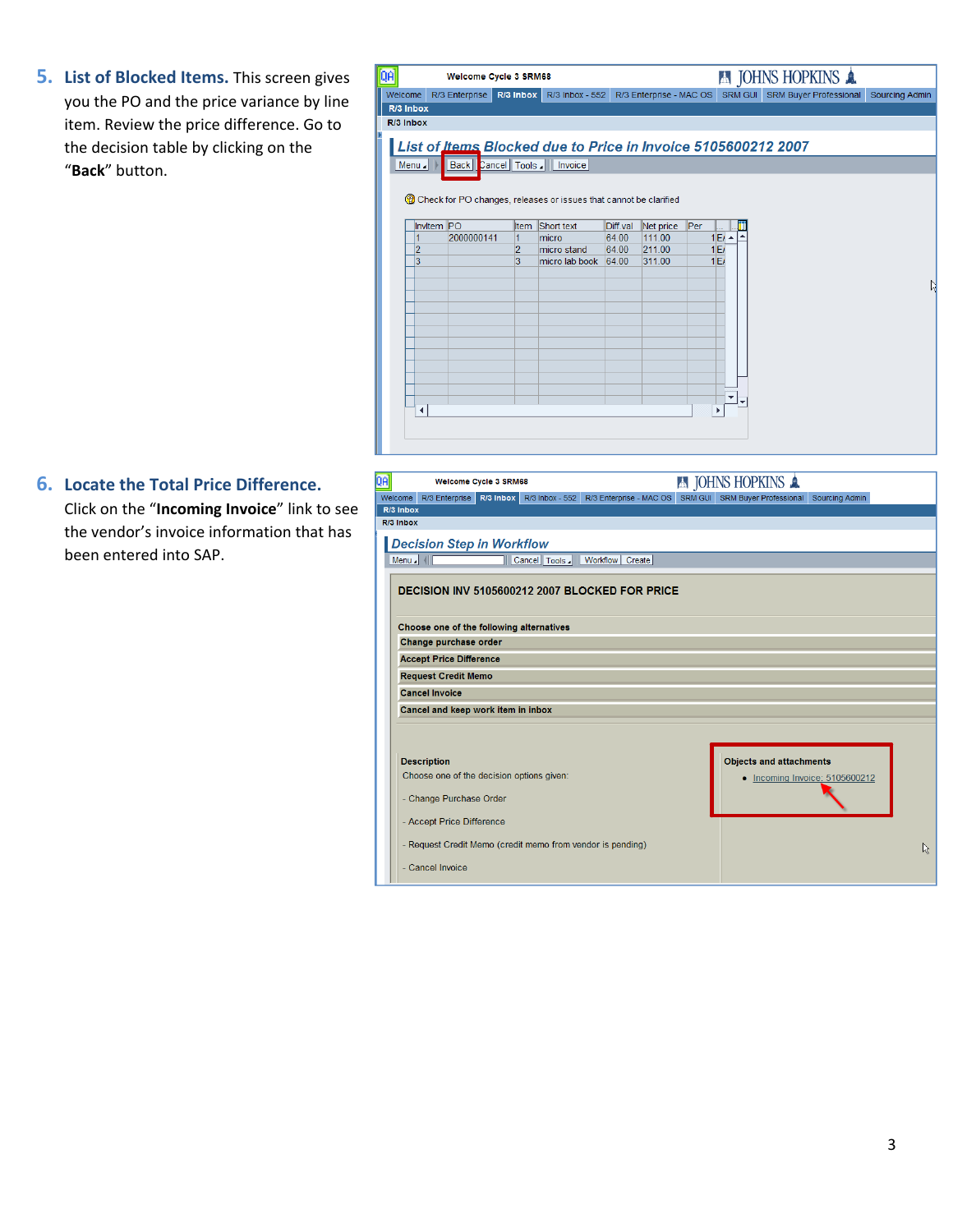#### **7. Review the Invoice Information.**

Review the invoice information and then click "**Back**" to go to the decision table.

|                               |              |                | <b>Welcome Cycle 3 SRM68</b> |                                                   |                         |                         |                                         | <b>A JOHNS HOPKINS A</b>      |                       |
|-------------------------------|--------------|----------------|------------------------------|---------------------------------------------------|-------------------------|-------------------------|-----------------------------------------|-------------------------------|-----------------------|
| Welcome                       |              | R/3 Enterprise | R/3 Inbox                    | R/3 Inbox - 552                                   | R/3 Enterprise - MAC OS |                         | SRM GUI                                 | <b>SRM Buyer Professional</b> | <b>Sourcing Admin</b> |
| R/3 Inbox                     |              |                |                              |                                                   |                         |                         |                                         |                               |                       |
| R/3 Inbox                     |              |                |                              |                                                   |                         |                         |                                         |                               |                       |
|                               |              |                |                              | Display Invoice Document 5105600212 2007          |                         |                         |                                         |                               |                       |
| Menu.                         |              |                |                              | Cancel   Tools<br>Back                            |                         |                         | Show PO structure   Follow-on documents |                               |                       |
| Transaction<br>$\blacksquare$ |              | Invoice        |                              |                                                   | 510560021 2007          |                         |                                         |                               |                       |
|                               | Basic data   | Payment        |                              | Details Tax Withholding tax   4 1                 |                         |                         | Vendor 0001000027                       |                               |                       |
|                               |              |                |                              |                                                   |                         | ▲                       | <b>AMBION</b>                           |                               | 圖                     |
| <b>Invoice date</b>           |              |                | 01/10/2007                   | Reference TEST                                    |                         |                         | 2130 WOODWARD ST                        |                               |                       |
| <b>Posting Date</b>           |              |                | 01/10/2007                   |                                                   |                         |                         | <b>STE 200</b>                          |                               |                       |
| Amount                        |              | 825.00         |                              | <b>USD</b>                                        | □ Calculate tax         |                         | <b>AUSTIN TX 78744</b>                  |                               |                       |
| Tax amount                    |              | 0.00           |                              |                                                   |                         |                         | 410-735-7039                            | 吕410-735-7777                 |                       |
| <b>Text</b>                   |              |                |                              |                                                   |                         |                         | $\mathbf{u}$                            |                               |                       |
| Paymt terms                   |              |                | Due immediately              |                                                   |                         |                         |                                         |                               |                       |
| <b>Baseline</b> date          |              |                | 01/10/2007                   |                                                   |                         |                         | <b>Bank acct</b>                        |                               |                       |
|                               |              |                |                              | Company Code JHEN JOHNS HOPKINS ENTERPRISE U.S.A. |                         |                         |                                         |                               | <b>TH</b> OI          |
| Lot No.                       |              |                |                              |                                                   |                         | $\overline{\mathbf{v}}$ |                                         |                               |                       |
|                               | PO reference |                |                              |                                                   |                         |                         |                                         |                               |                       |
|                               |              |                |                              |                                                   |                         |                         | Layout                                  | All information               |                       |
| Item                          |              | Amount         | Quantity                     |                                                   | Purchas Item PO text    |                         |                                         |                               | Tax cod               |
|                               |              |                | 175.00                       | 1 EA                                              | 2000000141              | micro                   |                                         |                               | $10(A - 2)$           |
|                               | 2            |                | 275.00                       | $1$ $FA$                                          | 2000000142              |                         | micro stand                             |                               | IO(A)                 |
|                               | з            |                | 375.00                       | 1 EA                                              | 2000000143<br>п         |                         | micro lab book                          |                               | IO(A)                 |
|                               |              |                |                              |                                                   |                         |                         |                                         |                               |                       |
|                               |              |                |                              |                                                   |                         |                         |                                         |                               |                       |
| ∢                             |              |                |                              |                                                   |                         |                         |                                         |                               |                       |
| RR                            |              | 合同 Item        |                              | 图 Search Term                                     |                         |                         | 間間                                      | 0/0<br>Items                  |                       |
|                               |              |                |                              |                                                   |                         |                         |                                         |                               |                       |
| $\blacktriangleleft$          |              |                |                              |                                                   |                         |                         |                                         |                               | $\blacktriangleright$ |

**8. Accept Price Difference.** Click on "**Accept Price Difference**" on the decision table.

| Welcome Cycle 3 SRM68                                                                                                  | <b>EN JOHNS HOPKINS A</b>              | Help   Personalize   Log Off |
|------------------------------------------------------------------------------------------------------------------------|----------------------------------------|------------------------------|
| Welcome R/3 Enterprise R/3 Inbox R/3 Inbox - 552 R/3 Enterprise - MAC OS SRM GUI SRM Buyer Professional Sourcing Admin |                                        |                              |
| R/3 Inbox<br>R/3 Inbox                                                                                                 |                                        |                              |
|                                                                                                                        |                                        |                              |
| <b>Decision Step in Workflow</b>                                                                                       |                                        |                              |
| Cancel Tools / Workflow Create<br>Menu H                                                                               |                                        |                              |
| DECISION INV 5105600212 2007 BLOCKED FOR PRICE                                                                         |                                        |                              |
|                                                                                                                        |                                        |                              |
| Choose one of the following alternatives                                                                               |                                        |                              |
| Change purchase order                                                                                                  |                                        |                              |
|                                                                                                                        |                                        |                              |
|                                                                                                                        |                                        |                              |
| <b>Accept Price Difference</b>                                                                                         |                                        |                              |
| <b>Request Credit Memo</b><br><b>Concornivers</b>                                                                      |                                        |                              |
| Cancel and keep work item in inbox                                                                                     |                                        |                              |
|                                                                                                                        |                                        |                              |
|                                                                                                                        |                                        |                              |
| <b>Description</b>                                                                                                     | <b>Objects and attachments</b>         |                              |
| Choose one of the decision options given:                                                                              | $\bullet$ Incoming Invoice: 5105600212 |                              |
|                                                                                                                        |                                        |                              |
| - Change Purchase Order                                                                                                |                                        |                              |
| - Accept Price Difference                                                                                              |                                        |                              |
| - Request Credit Memo (credit memo from vendor is pending)                                                             |                                        |                              |
| - Cancel Invoice                                                                                                       |                                        |                              |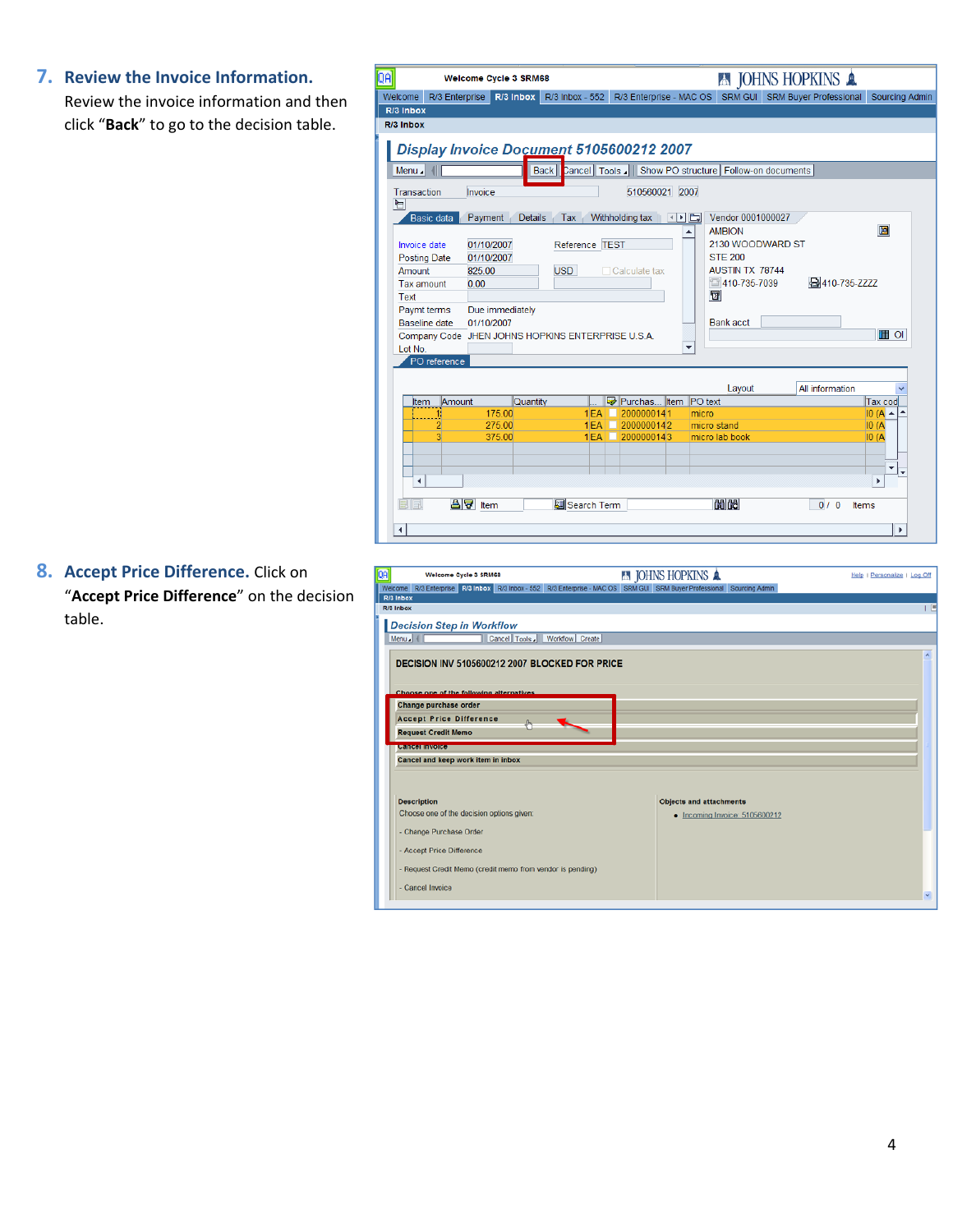#### **9. Enter Explanatory Notes.**

- Enter a note explaining the reason for the price difference and authorizing payment for the additional cost. *Note that this is a mandatory field. You must provide sufficient information so that this work item can be closed!*
- Then, select the green check icon to save the note.

#### **Business Workplace of Cycle 3 SRM68**

| Menu                         | Back   Cancel   Tools   New message                       | Find folder   Find document   / |
|------------------------------|-----------------------------------------------------------|---------------------------------|
| <b>I</b> <i>C</i> reate note | $\mathbbmss{}$                                            |                                 |
| Title of note                | Note created by SRM68 on 01/10/2007                       | SIDDGBI 201                     |
|                              |                                                           |                                 |
|                              | This was an emergency delivery. The added cost is accepta | <b>NO CONTRACT ITEMS</b>        |
|                              |                                                           |                                 |
|                              |                                                           |                                 |
|                              |                                                           |                                 |
|                              |                                                           |                                 |
|                              |                                                           |                                 |
|                              |                                                           |                                 |
|                              |                                                           |                                 |
|                              |                                                           |                                 |
|                              |                                                           |                                 |
| Shared folders               |                                                           |                                 |

#### **10. Save Your Work.**

- 1. Highlight the line items for which you would like to have the block removed.
- 2. Click "**Save**." This will remove the block on the selected work items.
- If any items remain with a price block, the workflow will start over.

*These steps are important and are often missed! These two mandatory steps must be completed in order for the order to properly workflow.*

| ĴЫ        |                                                               | <b>Welcome Cycle 3 SRM68</b> |        |                                            |                |                         |     |                      |  |                         | <b>A JOHNS HOPKINS &amp;</b>   |     |
|-----------|---------------------------------------------------------------|------------------------------|--------|--------------------------------------------|----------------|-------------------------|-----|----------------------|--|-------------------------|--------------------------------|-----|
| Welcome   |                                                               |                              |        | R/3 Enterprise R/3 Inbox R/3 Inbox - 552   |                | R/3 Enterprise - MAC OS |     |                      |  |                         | SRM GUI SRM Buyer Professional | Sou |
| R/3 Inbox |                                                               |                              |        |                                            |                |                         |     |                      |  |                         |                                |     |
| R/3 Inbox |                                                               |                              |        |                                            |                |                         |     |                      |  |                         |                                |     |
|           | List of Items Blocked due to Price in Invoice 5105600212 2007 |                              |        |                                            |                |                         |     |                      |  |                         |                                |     |
|           | Back Cancel Tools / Invoice<br>Menu<br>Save                   |                              |        |                                            |                |                         |     |                      |  |                         |                                |     |
|           |                                                               |                              |        |                                            |                |                         |     |                      |  |                         |                                |     |
|           |                                                               |                              |        | Select the item price blocks to be removed |                |                         |     |                      |  |                         |                                |     |
|           |                                                               |                              |        |                                            |                |                         |     |                      |  |                         |                                |     |
|           | Invitem PO                                                    |                              | Item   | Short text                                 | Diff.val       | Net price               | Per |                      |  |                         |                                |     |
|           |                                                               | 2000000141                   |        | micro                                      | 64.00          | 111.00                  |     | 1 EA 401             |  |                         |                                |     |
|           |                                                               |                              | 2<br>3 | micro stand<br>micro lab book              | 64.00<br>64.00 | 211.00<br>311.00        |     | 1 EA 401<br>1 EA 401 |  |                         |                                |     |
|           |                                                               |                              |        |                                            |                |                         |     |                      |  |                         |                                |     |
|           |                                                               |                              |        |                                            |                |                         |     |                      |  |                         |                                |     |
|           |                                                               |                              |        |                                            |                |                         |     |                      |  |                         |                                |     |
|           |                                                               |                              |        |                                            |                |                         |     |                      |  |                         |                                |     |
|           |                                                               |                              |        |                                            |                |                         |     |                      |  |                         |                                |     |
|           |                                                               |                              |        |                                            |                |                         |     |                      |  |                         |                                | ん   |
|           |                                                               |                              |        |                                            |                |                         |     |                      |  |                         |                                |     |
|           |                                                               |                              |        |                                            |                |                         |     |                      |  |                         |                                |     |
|           |                                                               |                              |        |                                            |                |                         |     |                      |  |                         |                                |     |
|           |                                                               |                              |        |                                            |                |                         |     |                      |  | $\overline{\mathbf{v}}$ |                                |     |